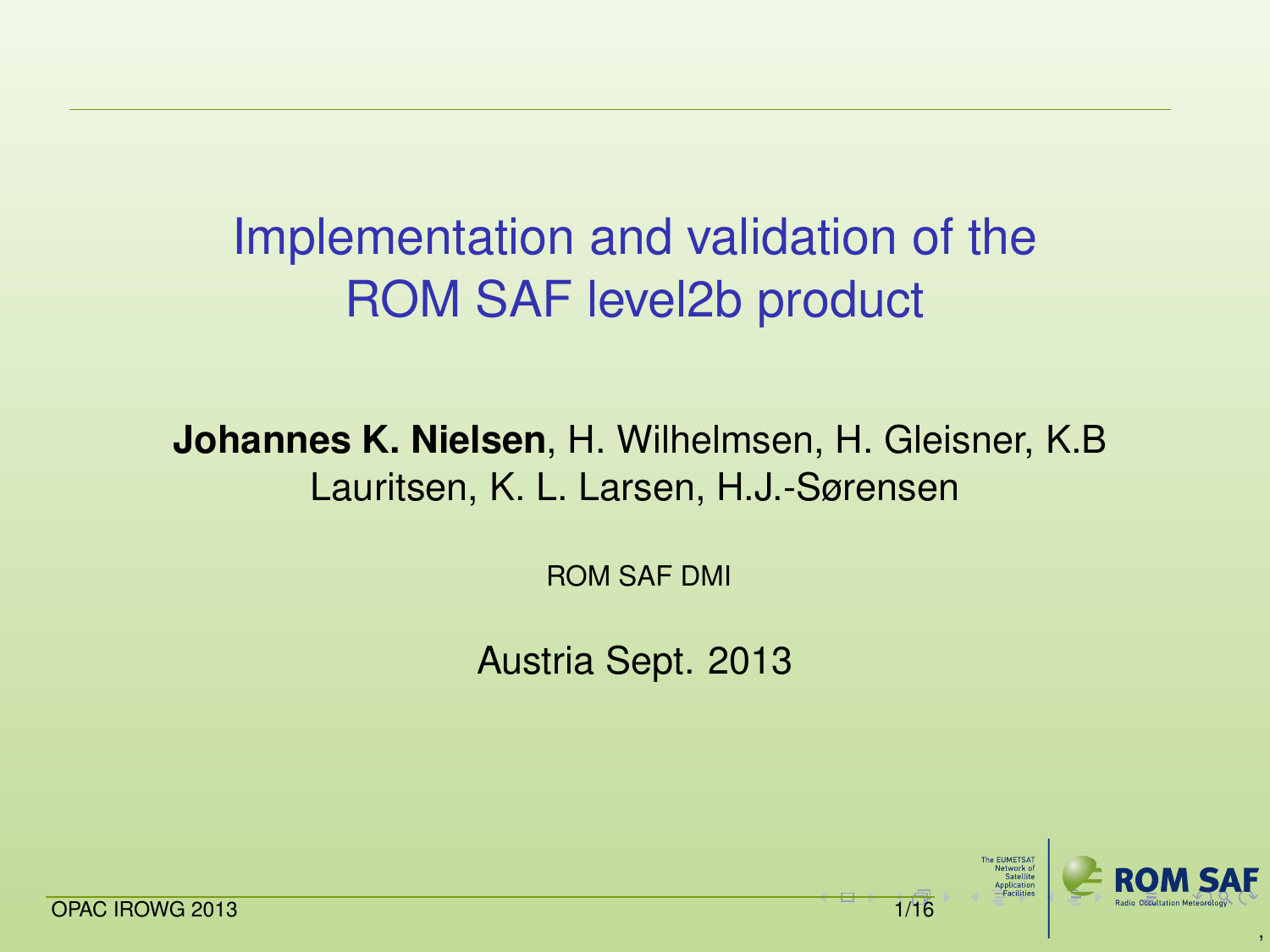

### [ROM SAF 1D-Var overview.](#page-1-0)

The EUNETSAT<br>Network of<br>Sanelite<br>Application<br>—Facilities



<span id="page-1-0"></span>,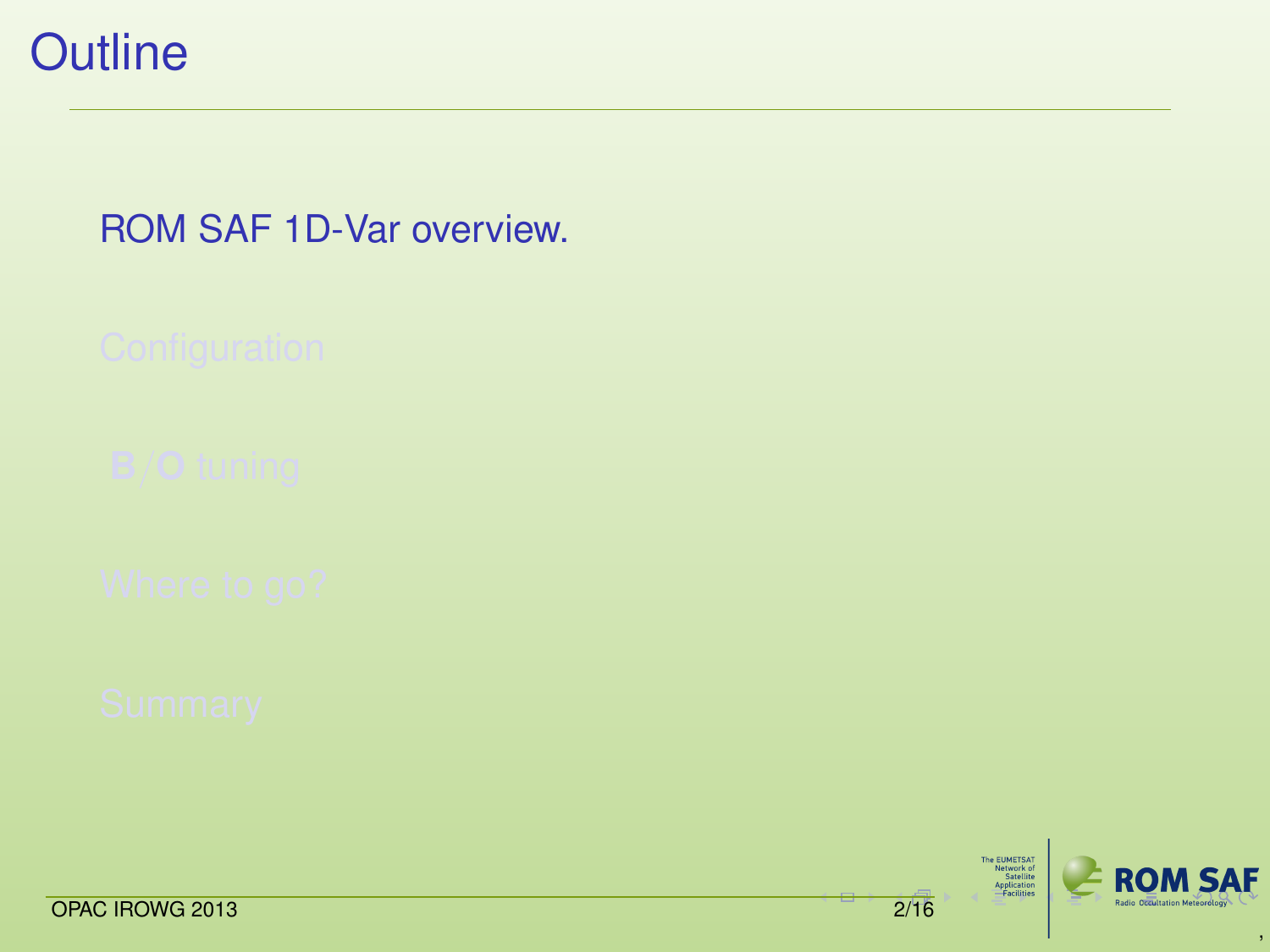## ROM SAF Level2b activities



<span id="page-2-0"></span>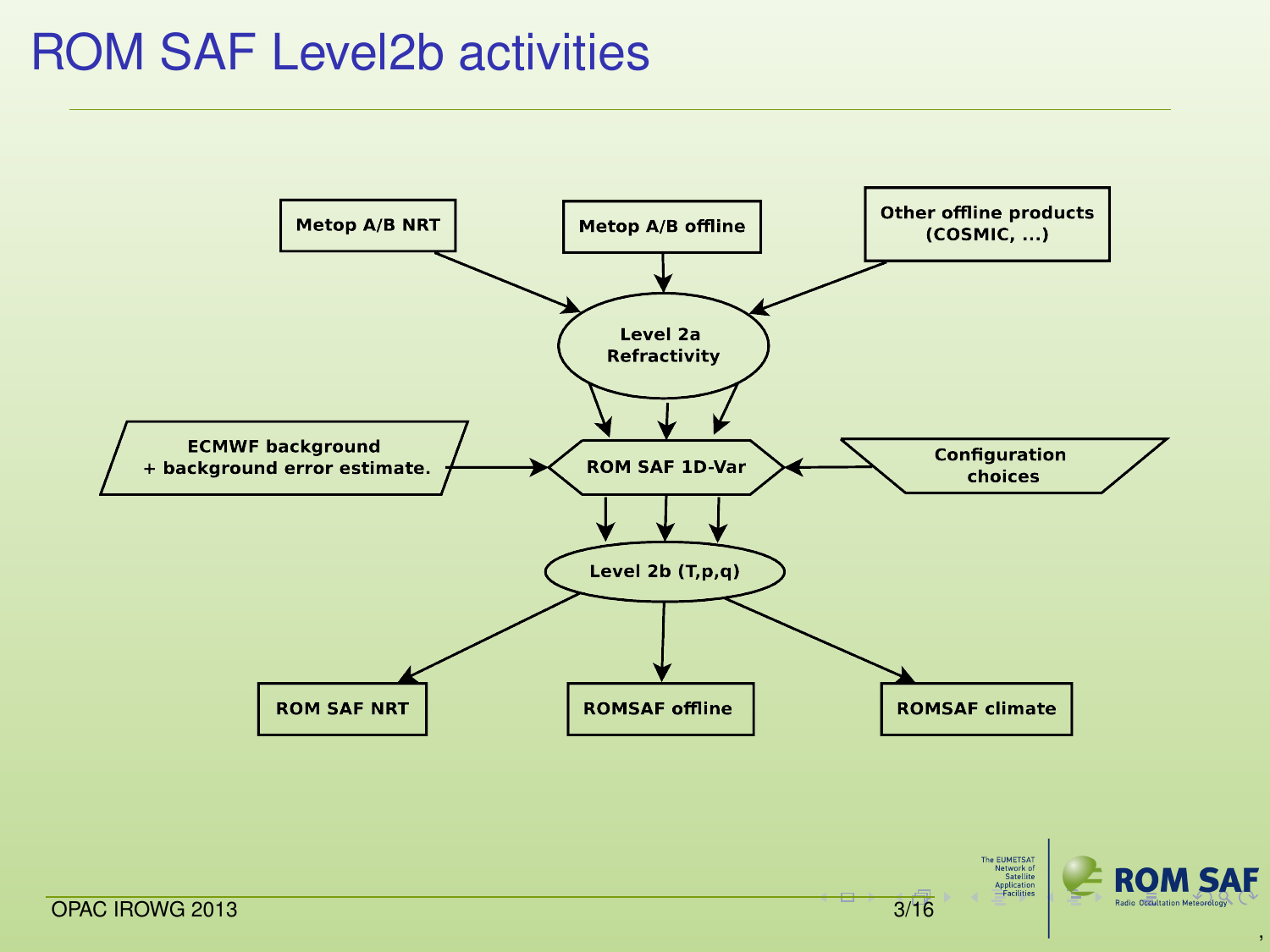### **NRT**

- $\blacktriangleright$  1D-Var version 2.5 running (stable) since Januray 2012.
- $\triangleright$  Version 2.6 running pre-operational.
- $\triangleright$  Version 2.6.2 (described on following slides) to go operational in Q4 2013.
- **Offline** 
	- $\blacktriangleright$  In pipeline
- CLIMATE
	- $\triangleright$  COSMIC data currently processed operationally and disseminated through gridded (level3) climate products.

<span id="page-3-0"></span>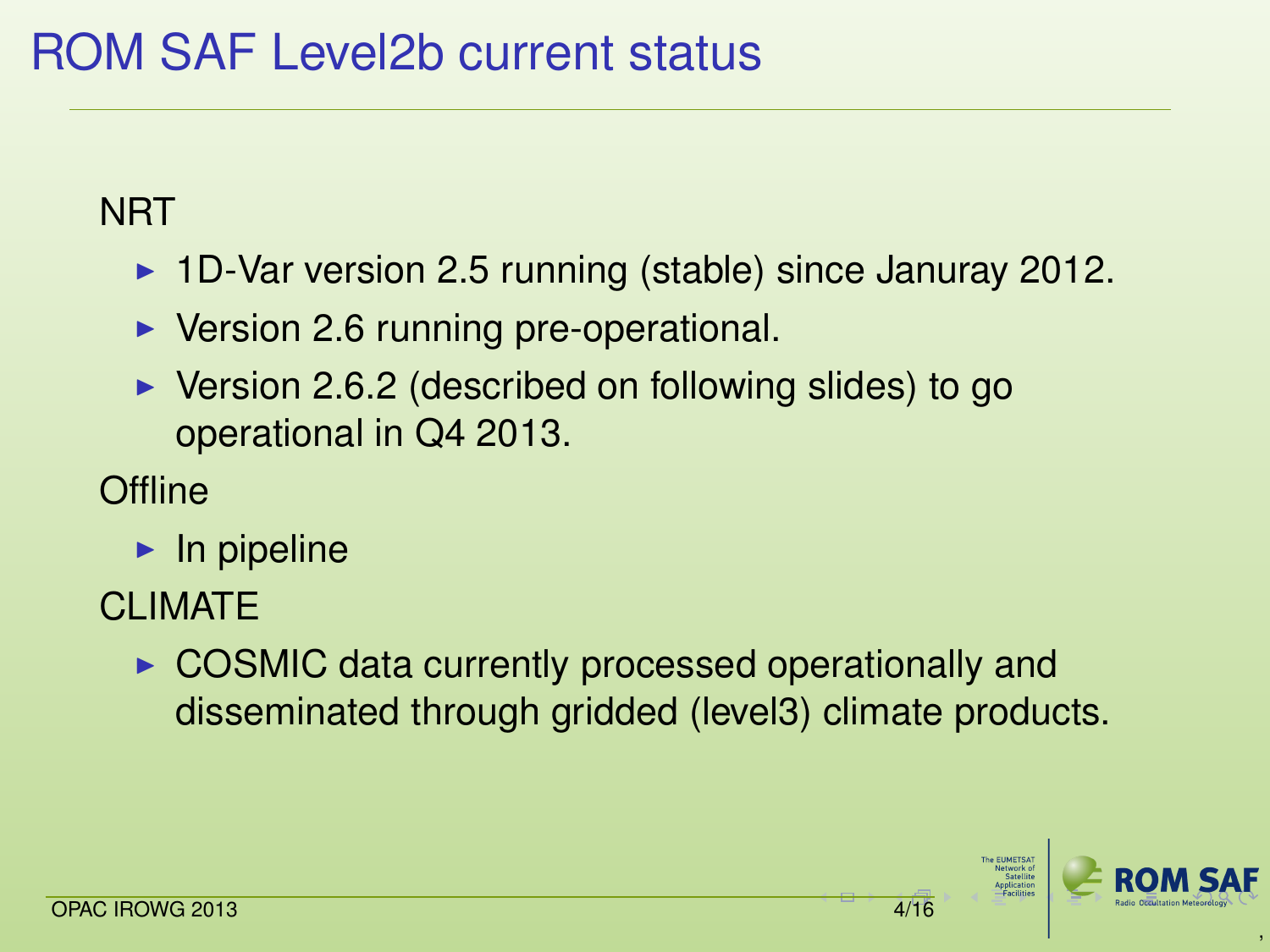## **[Configuration](#page-4-0)**

<span id="page-4-0"></span>The EUMETSAT<br>Network of<br>SaneTite<br>Application<br>—Facilities **ROM SAF** 

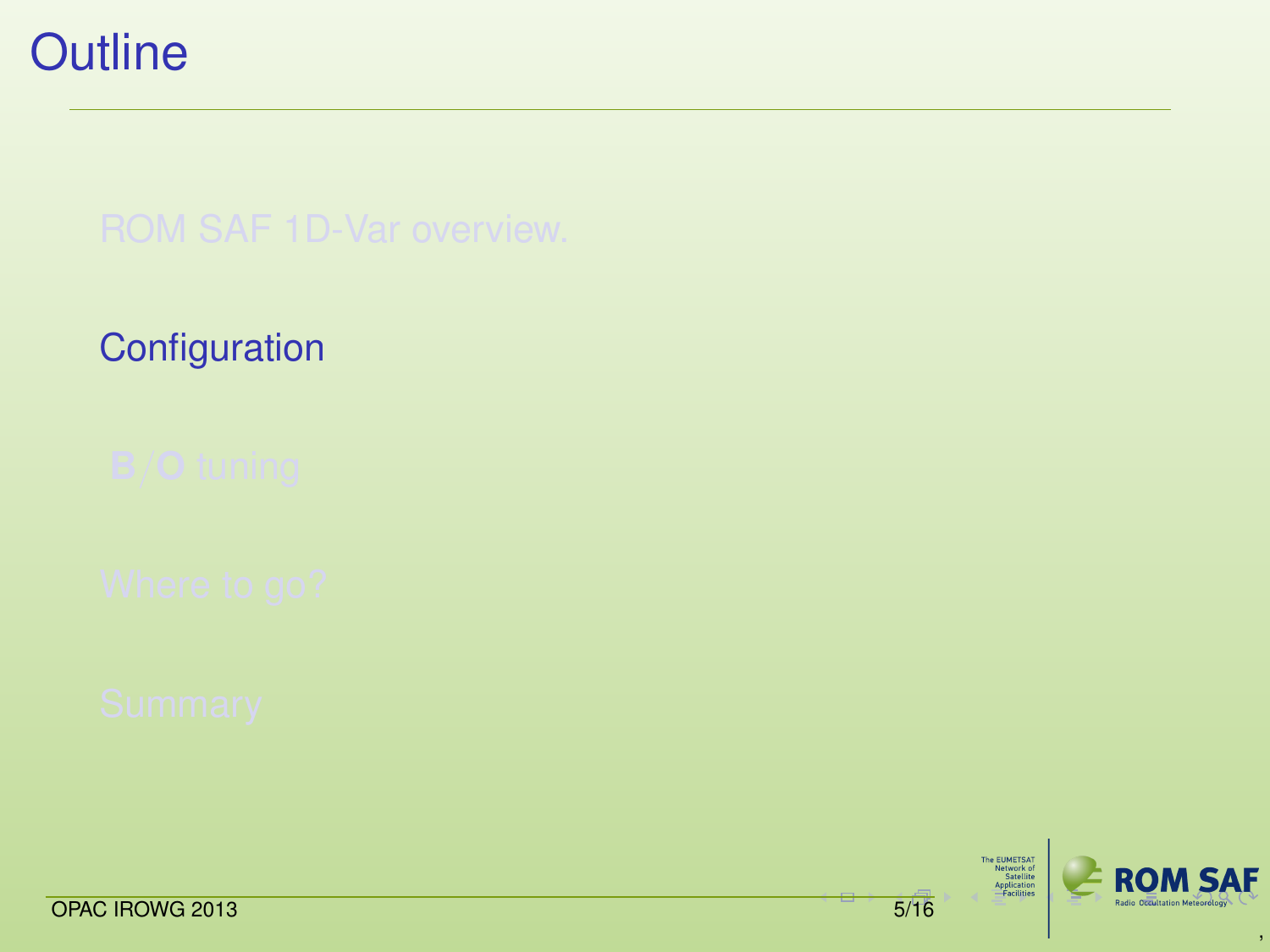# 1D-Var configuration

$$
J(\boldsymbol{x}) = \tfrac{1}{2}(\boldsymbol{x} - \boldsymbol{x}^b)^T \boldsymbol{B}^{-1}(\boldsymbol{x} - \boldsymbol{x}^b) + \tfrac{1}{2}(\boldsymbol{y}^o - \boldsymbol{H}(\boldsymbol{x}))^T \boldsymbol{O}^{-1}(\boldsymbol{y}^o - \boldsymbol{H}(\boldsymbol{x}))
$$

### where  $x = (\mathbf{T}; \mathbf{q}; p)$

- ► Observation covariance **O** (or **R** if you wish). Stdv. 2% enhanced below background tropopause. Correlation 1/*e*-length 3 km.
- $\triangleright$  Background covariance provided by ECMWF. Fixed temperature error and fixed relative humidity error.
- $\triangleright$  Currently 137 state vector labels.
- **►** Logarithmic representation of *q*, *p* (also prevents  $q < 0$ )
- $\triangleright$  For current NRT: 8 km geo-potential height cut off, due to closed loop sampling and geometric optics. -To be upgraded in 2014.

<span id="page-5-0"></span>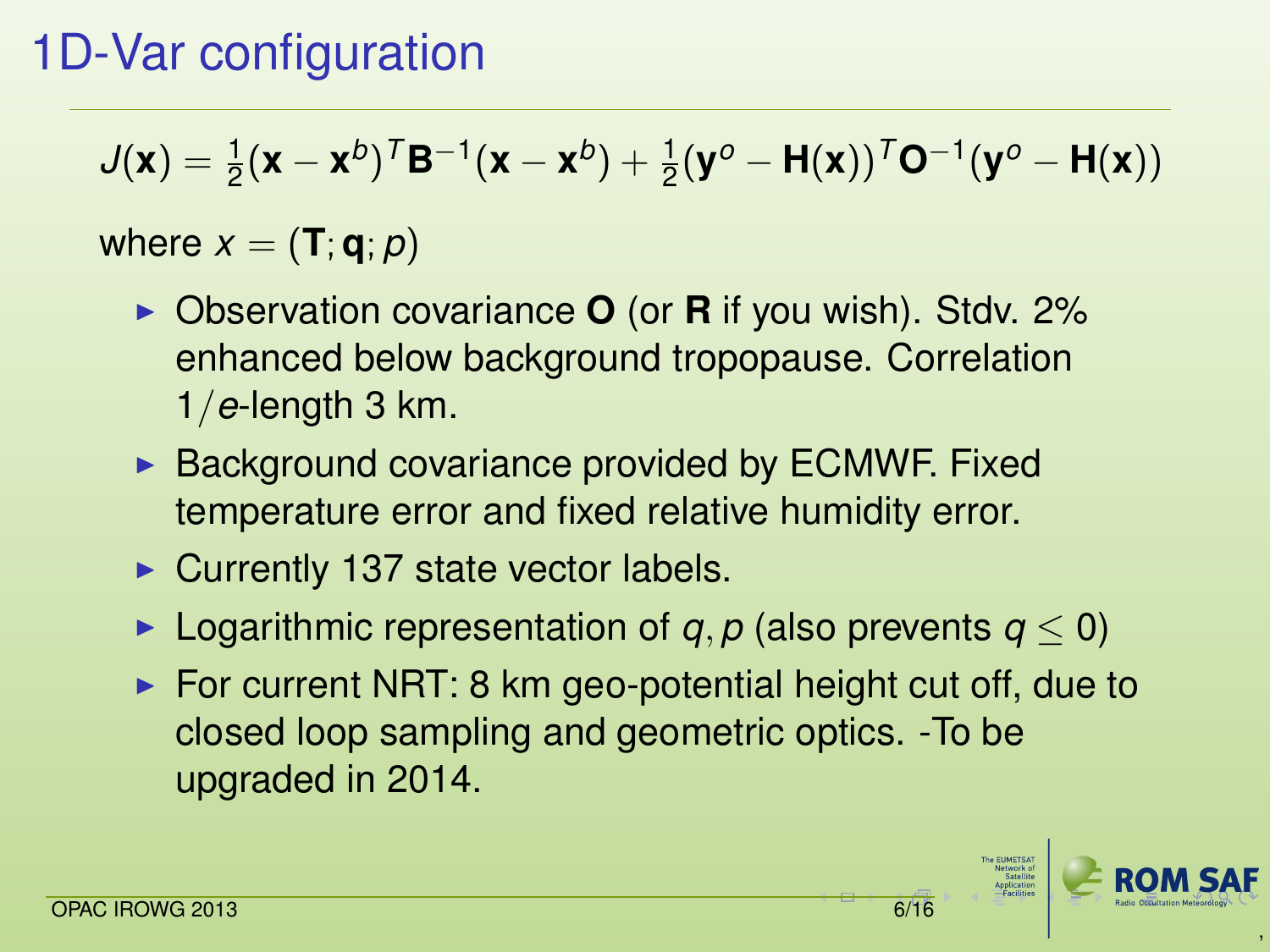# Recent update of **B** for NRT



<span id="page-6-0"></span>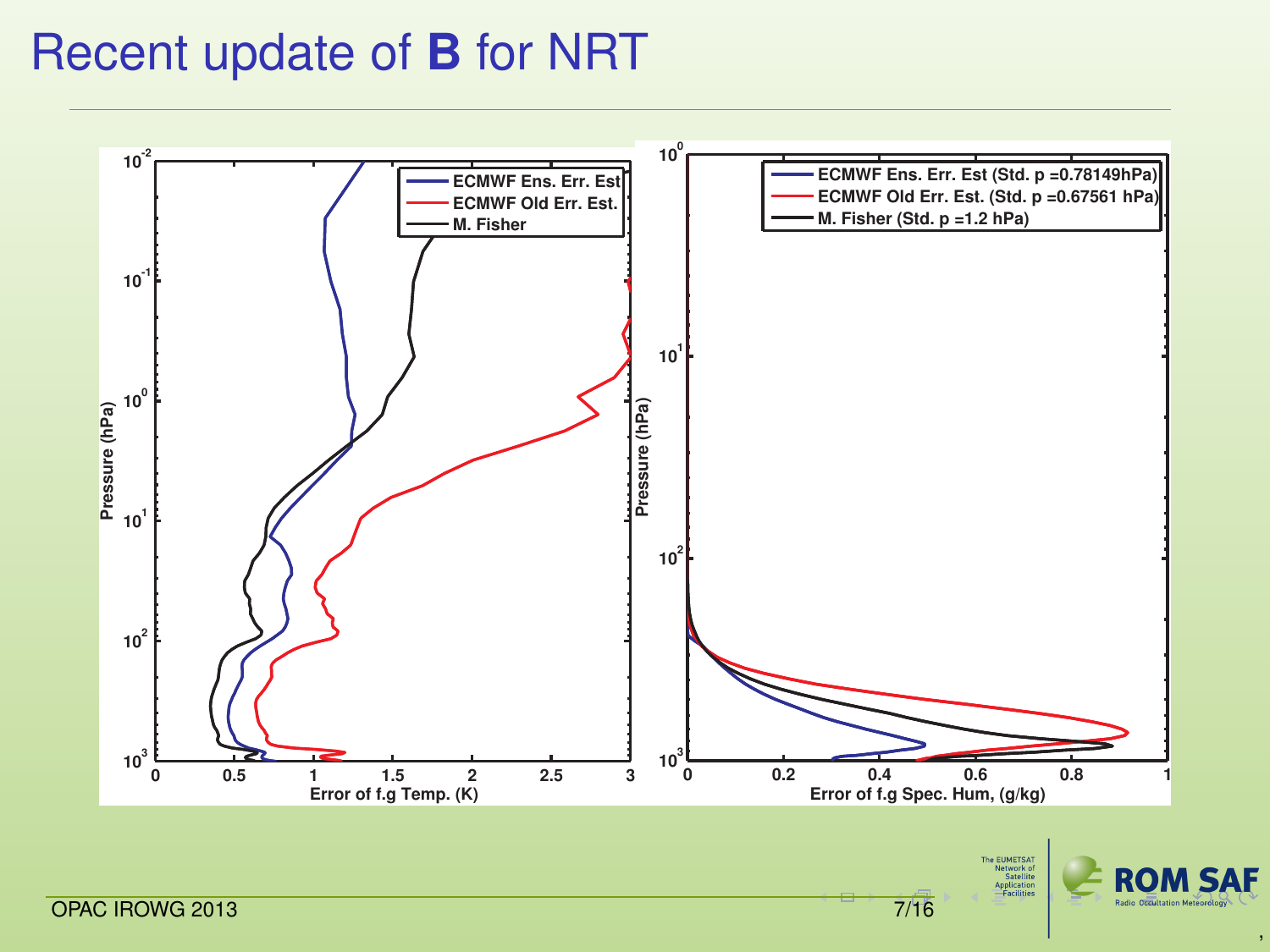## Error reduction



<span id="page-7-0"></span>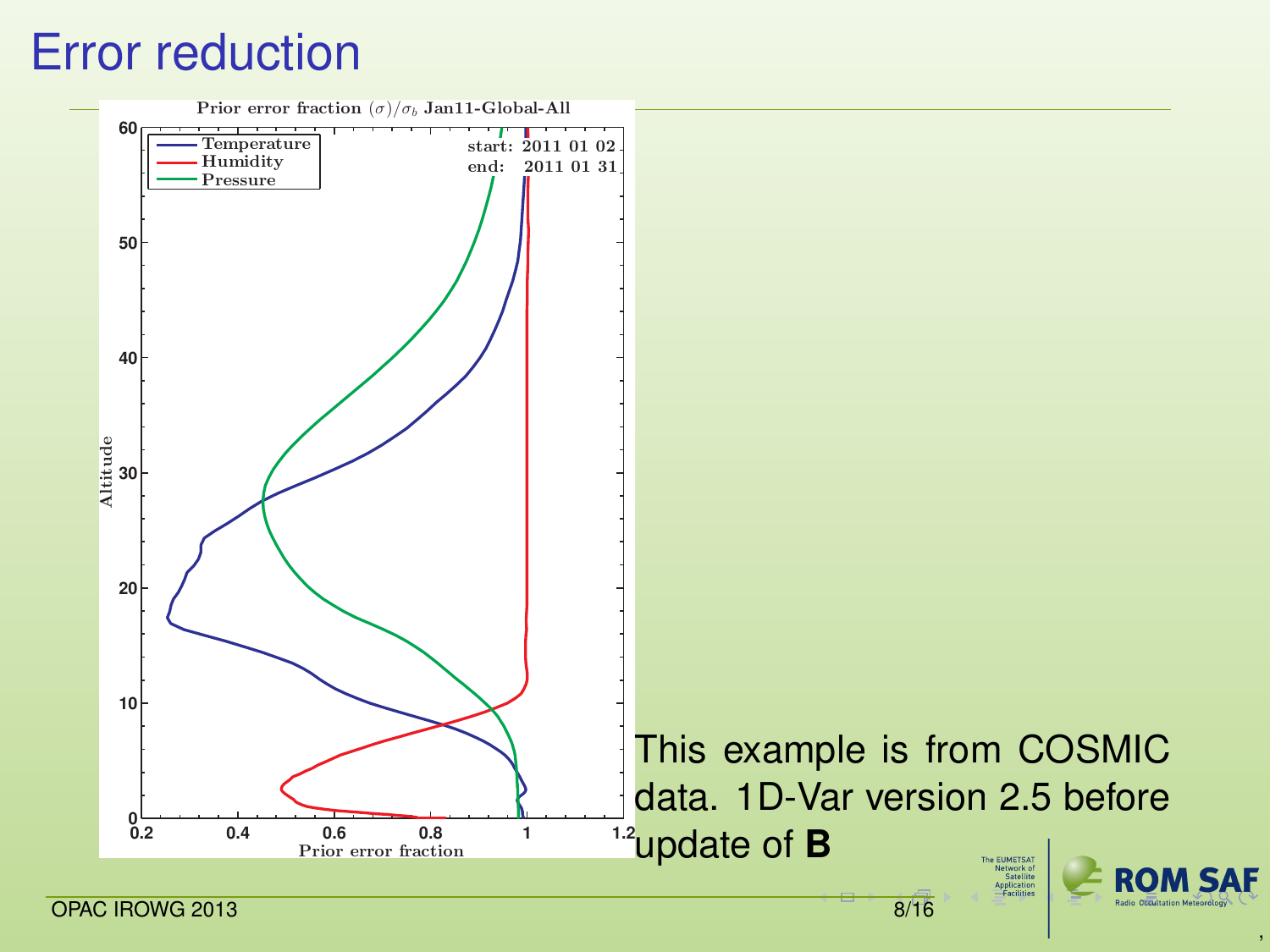**B**/**O** [tuning](#page-8-0)

The EUMETSAT<br>Network of<br>SaneTite<br>Application<br>—Facilities



<span id="page-8-0"></span>,

OPAC IROWG 2013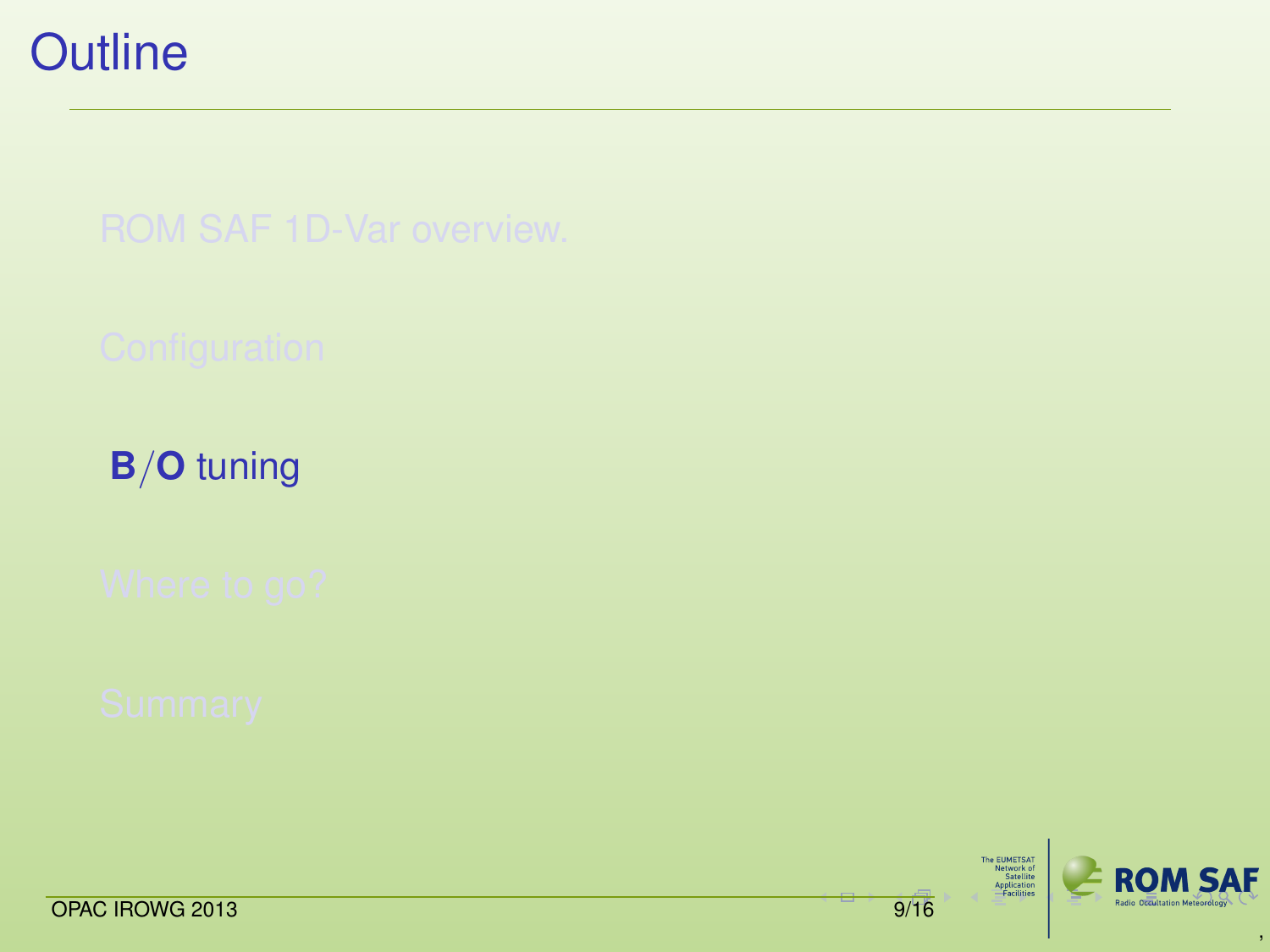## Desroziers relations

<span id="page-9-0"></span>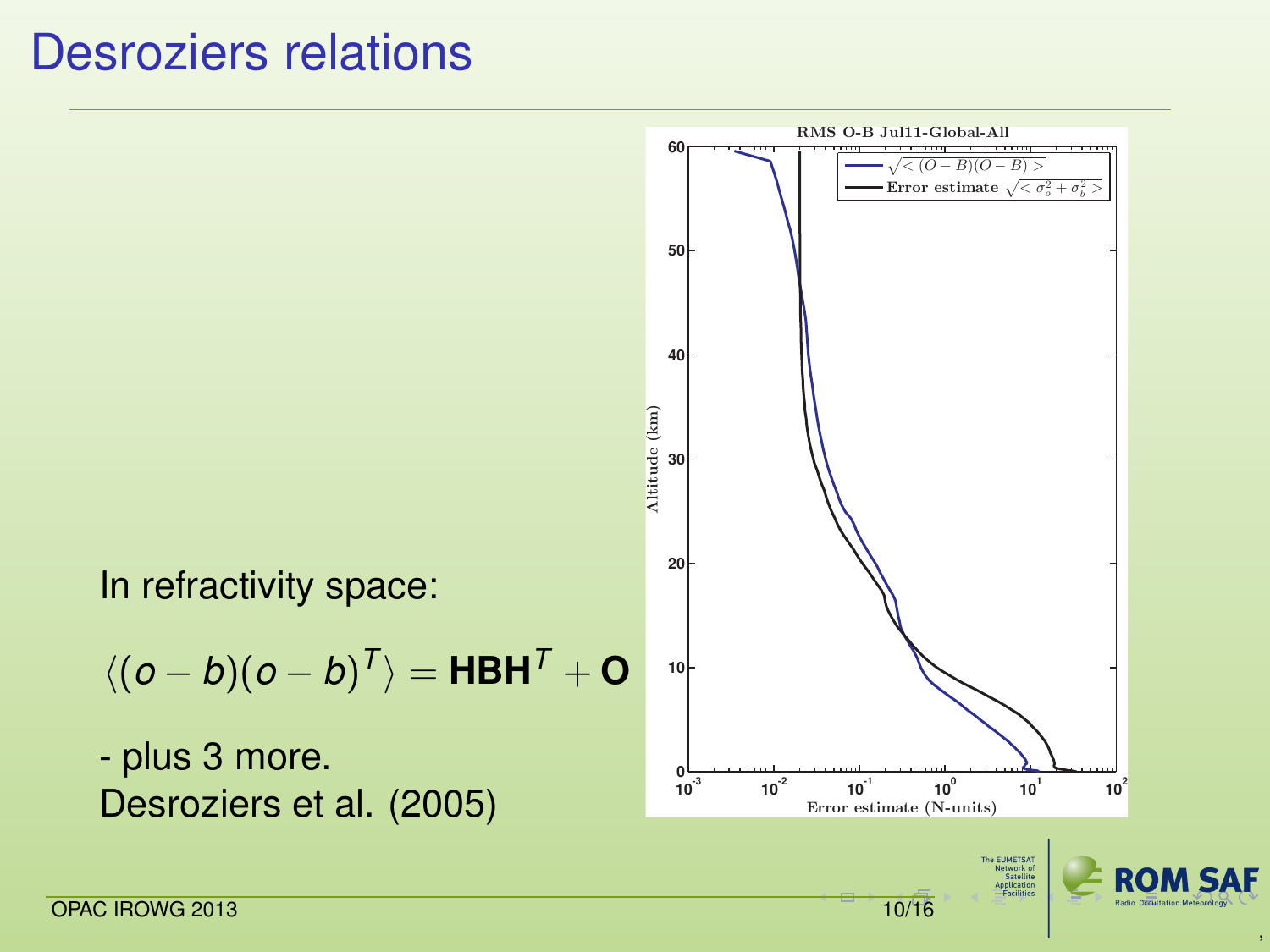## Desroziers ratio



The EUNETSAT<br>Network of<br>Satellite<br>Application<br>—Pacifities ROM SAF

<span id="page-10-0"></span>,

**OPACIROWG 2013** [11](#page-9-0)[/16](#page-10-0)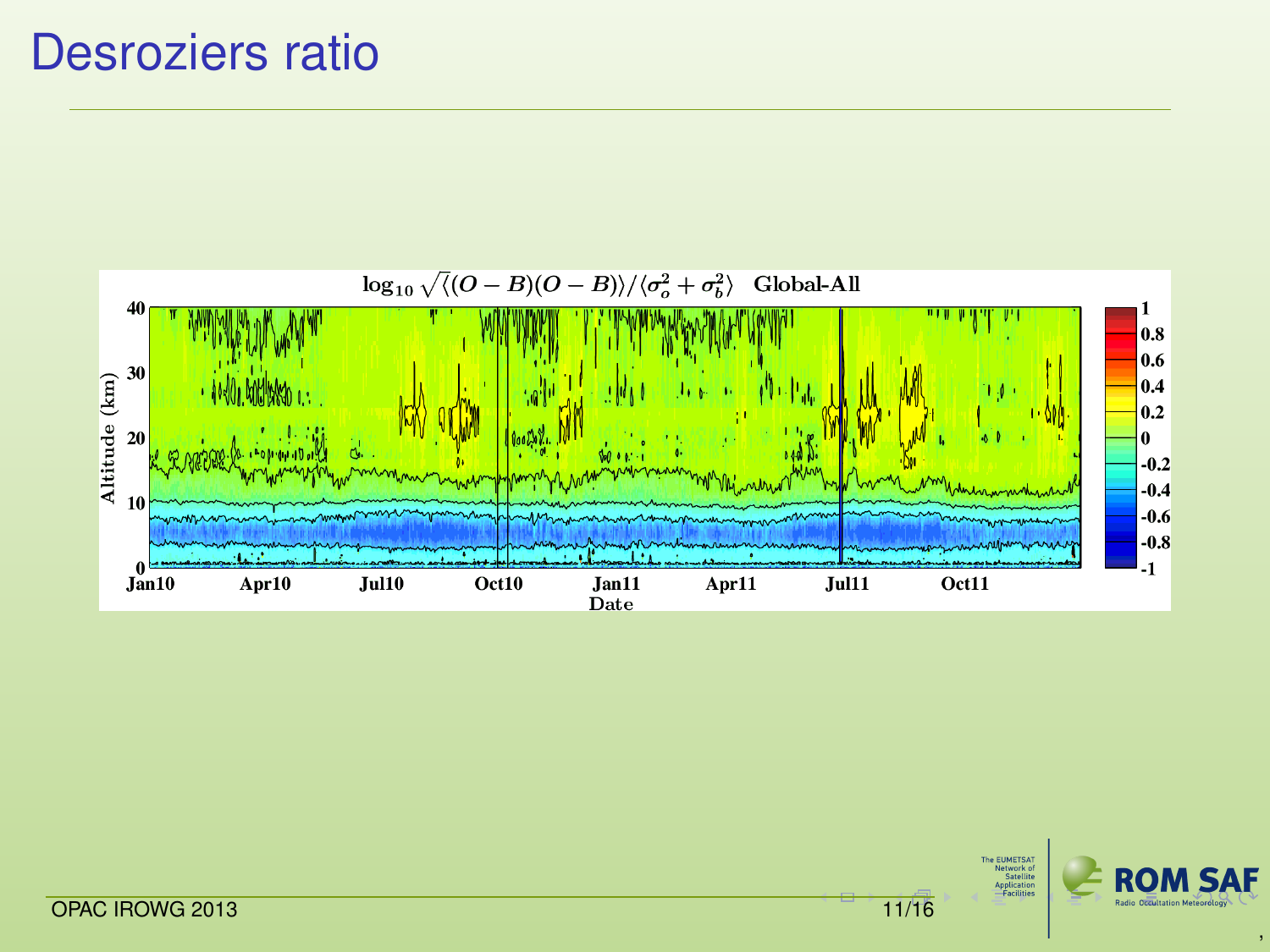# Desroziers relations before and and after **B** update



-this is what we move on with in NRT for now. It is robust but too close to ECMWF.

> The EUNETSAT<br>Network of<br>Satellite Application Forthern



<span id="page-11-0"></span>,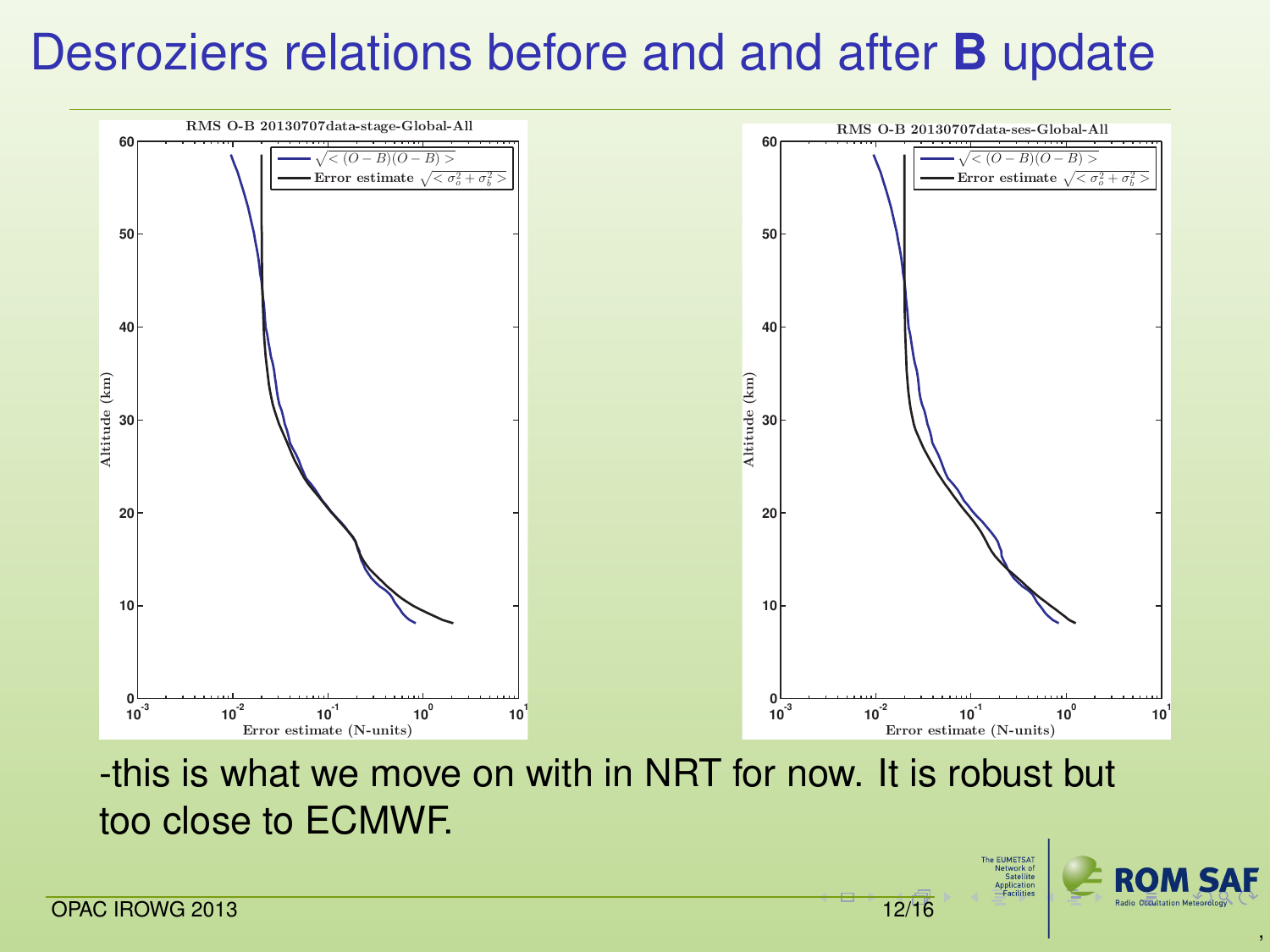[Where to go?](#page-12-0)

The EUNETSAT<br>Network of<br>Sanelite<br>Application<br>—Facilities



<span id="page-12-0"></span>,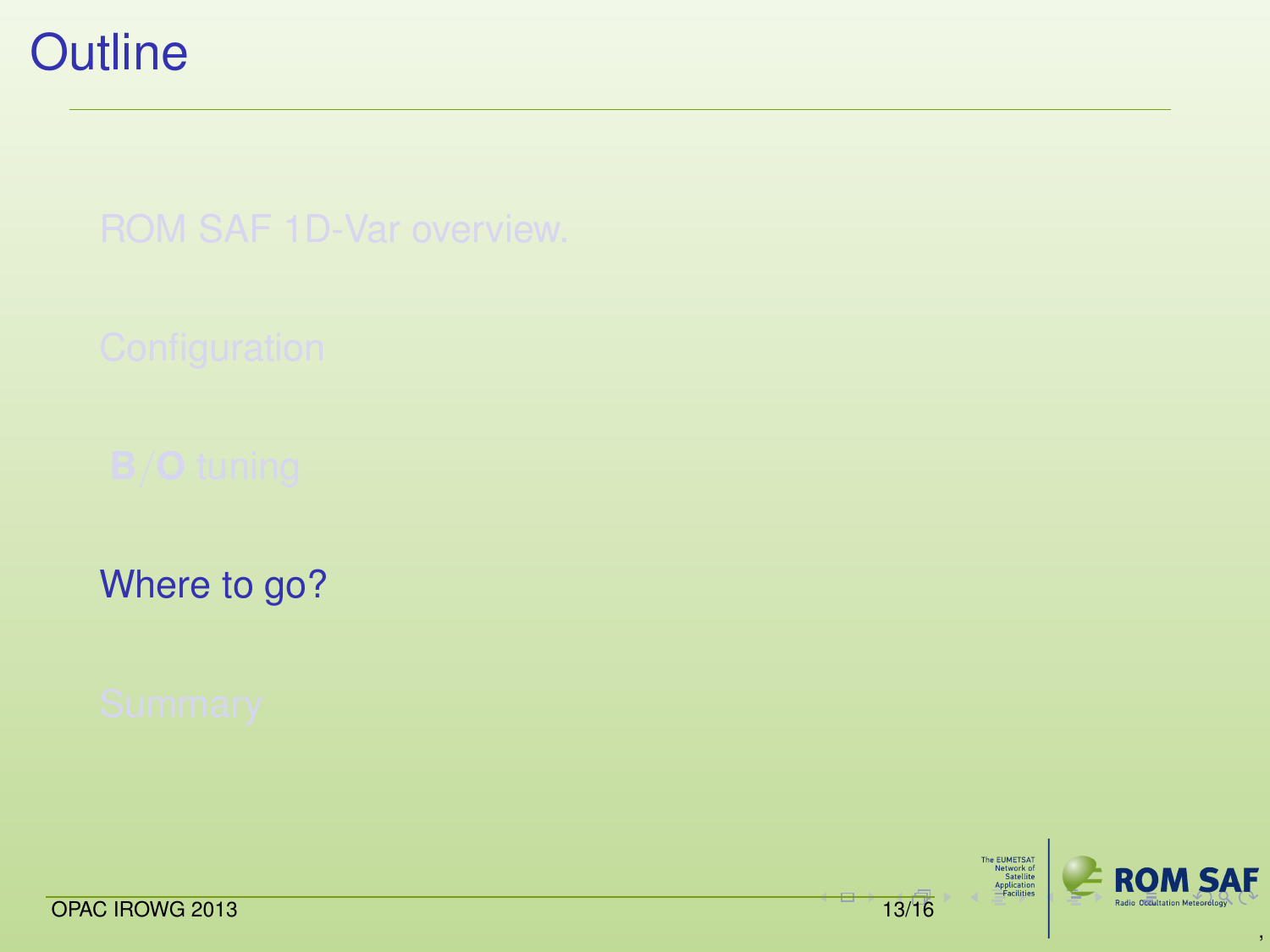1D-Var is needed to process Offline / Climate data, and suited to use as testbed, but what about NRT 1D-Var? Originally the intention was to provide *T*/*q*/*p* profiles for NWP, but few NWP's use *T*/*q*/*p* assimilation. A few NRT/offline users are currently active, asking for pre-operational data. Additional value:

- $\triangleright$  available before ECMWF analysis
- $\triangleright$  different information content than ECMWF
- $\triangleright$  good for QC and Monitoring
- <span id="page-13-0"></span> $\triangleright$  possibly of interest for meteorologists

Probably best to keep the door open for new users.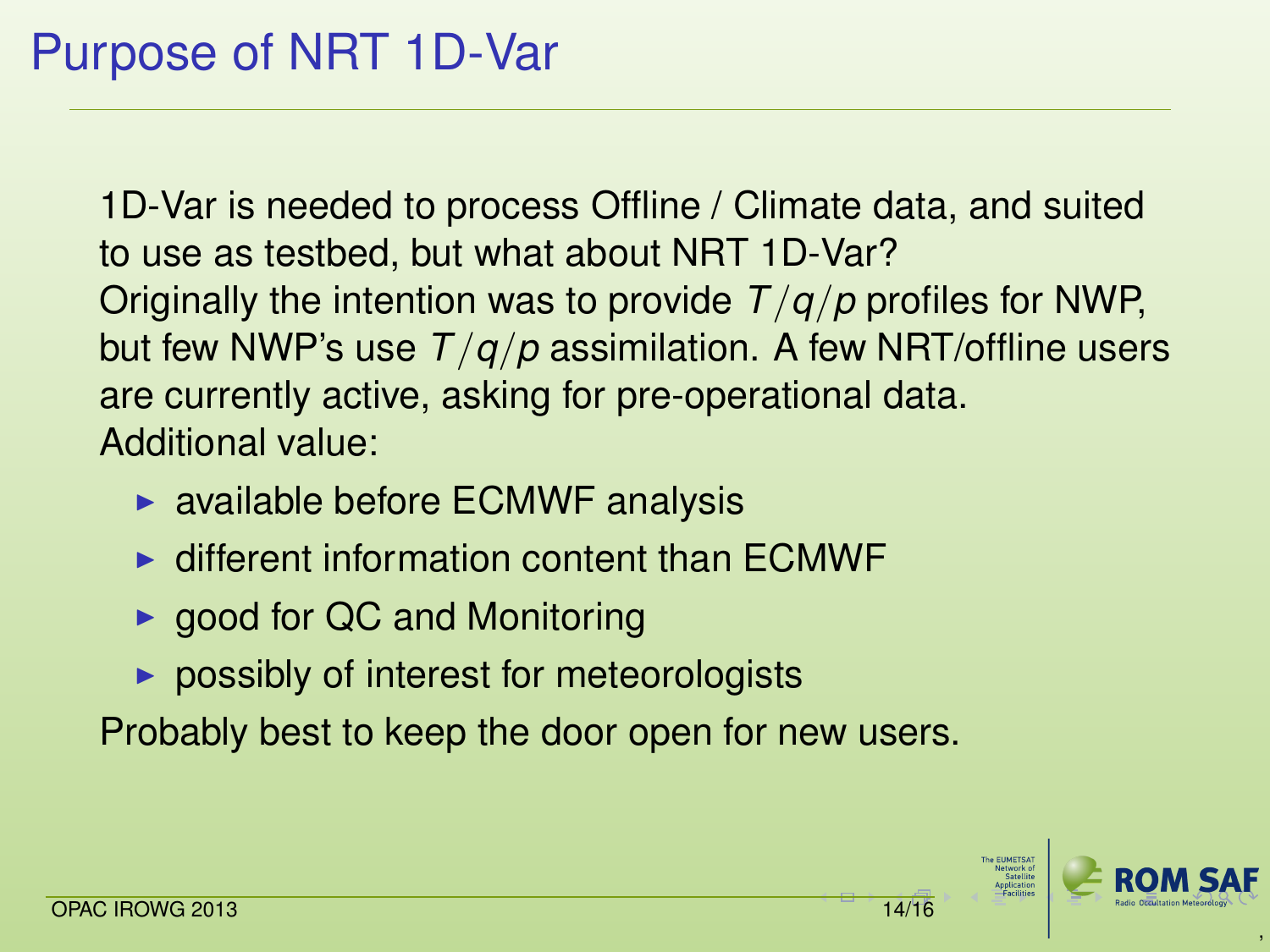**[Summary](#page-14-0)** 

The EUMETSAT<br>Network of<br>SaneTite<br>Application<br>—Facilities



<span id="page-14-0"></span>,